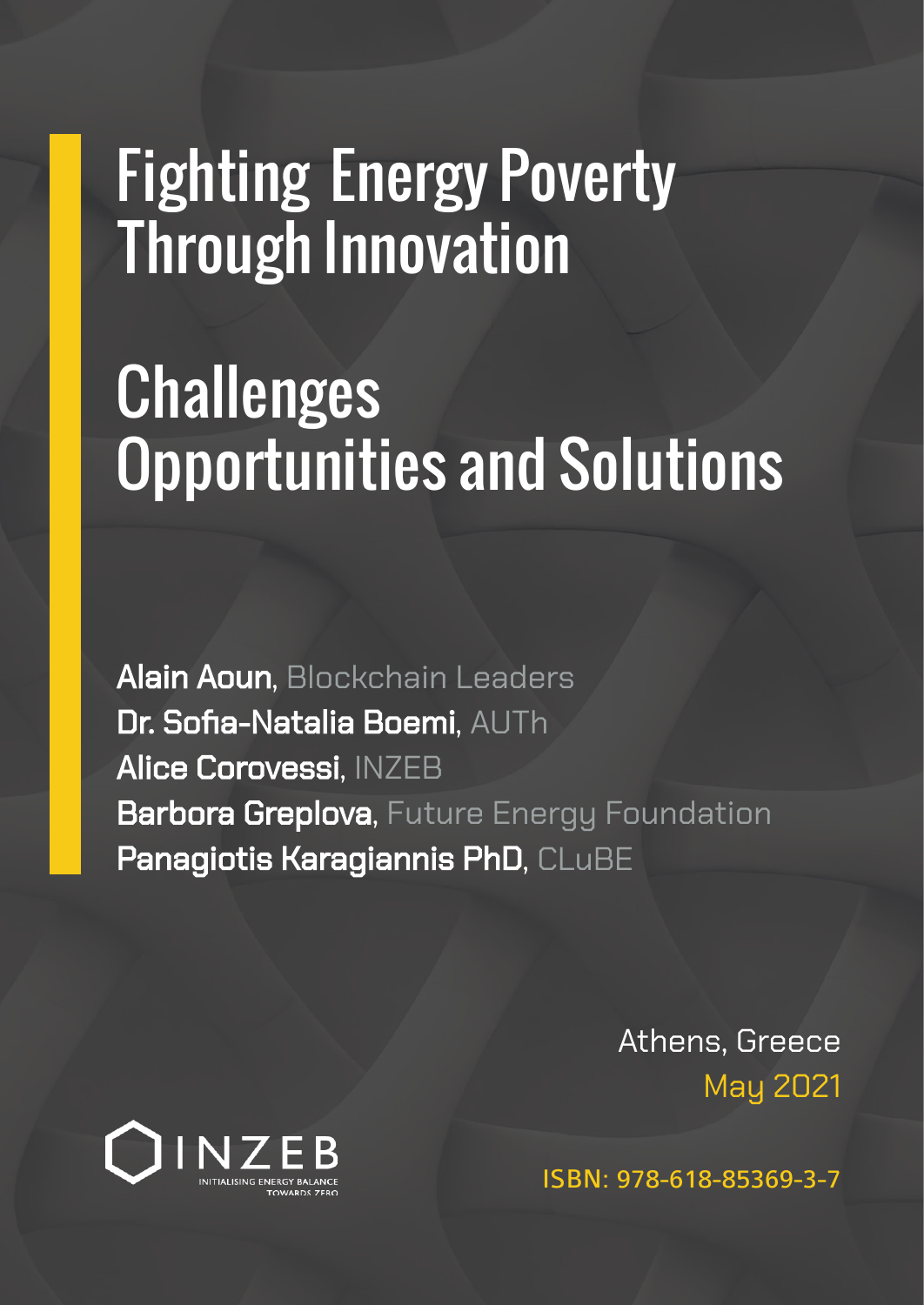Published by INZEB [Available online at www.inzeb.org](http://www.inzeb.org/)

May 2021 Athens, Greece

Contact the authors

Alain Aoun, Co-Founder & COO Blockchain Leaders E-mail: [alain.aoun@blockchainldrs.com](mailto:alain.aoun@blockchainldrs.com)

Dr. Sofia-Natalia Boemi, Post-Doctoral Researcher, AUTh E-mail: [nboemi@auth.gr](mailto:nboemi@auth.gr)

Alice Corovessi, Co-Founder & Managing Director INZEB E-mail: [ac@inzeb.org](mailto:ac@inzeb.org)

Barbora Greplova, Director Future Energy Foundation, Board Member and Energy WG Co-Chair INATBA E-mail: [bara@iamfutureenergy.com](mailto:bara@iamfutureenergy.com)

Panagiotis Karagiannis PhD, Project Manager Cluster of Bioeconomy and Environment of Western Macedonia E-mail: [pk@clube.gr](mailto:pk@clube.gr)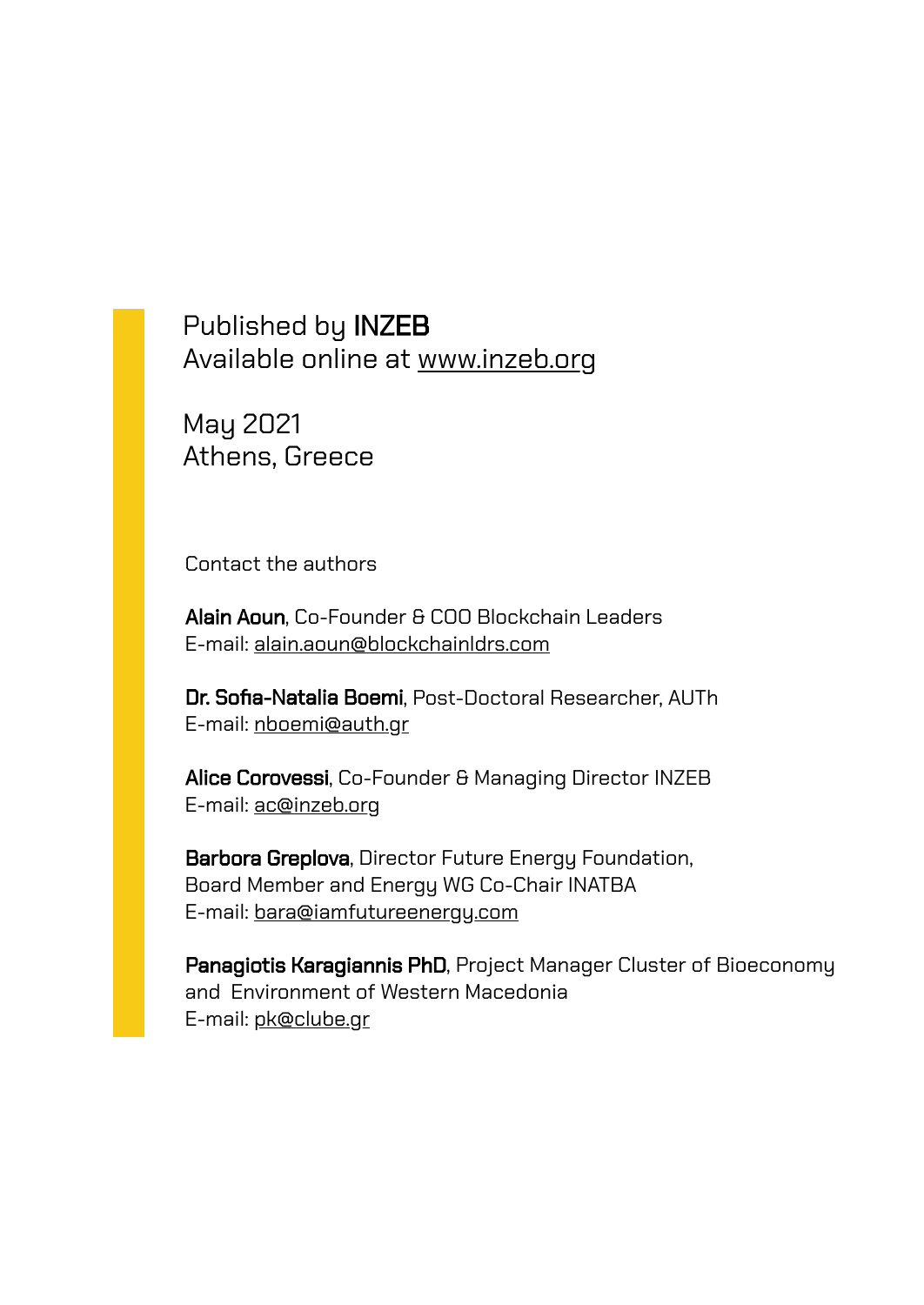# **Contents**

Part I: Challenges - 04

Part II: Opportunities and Solutions - 08

Sources - Bibliography - 14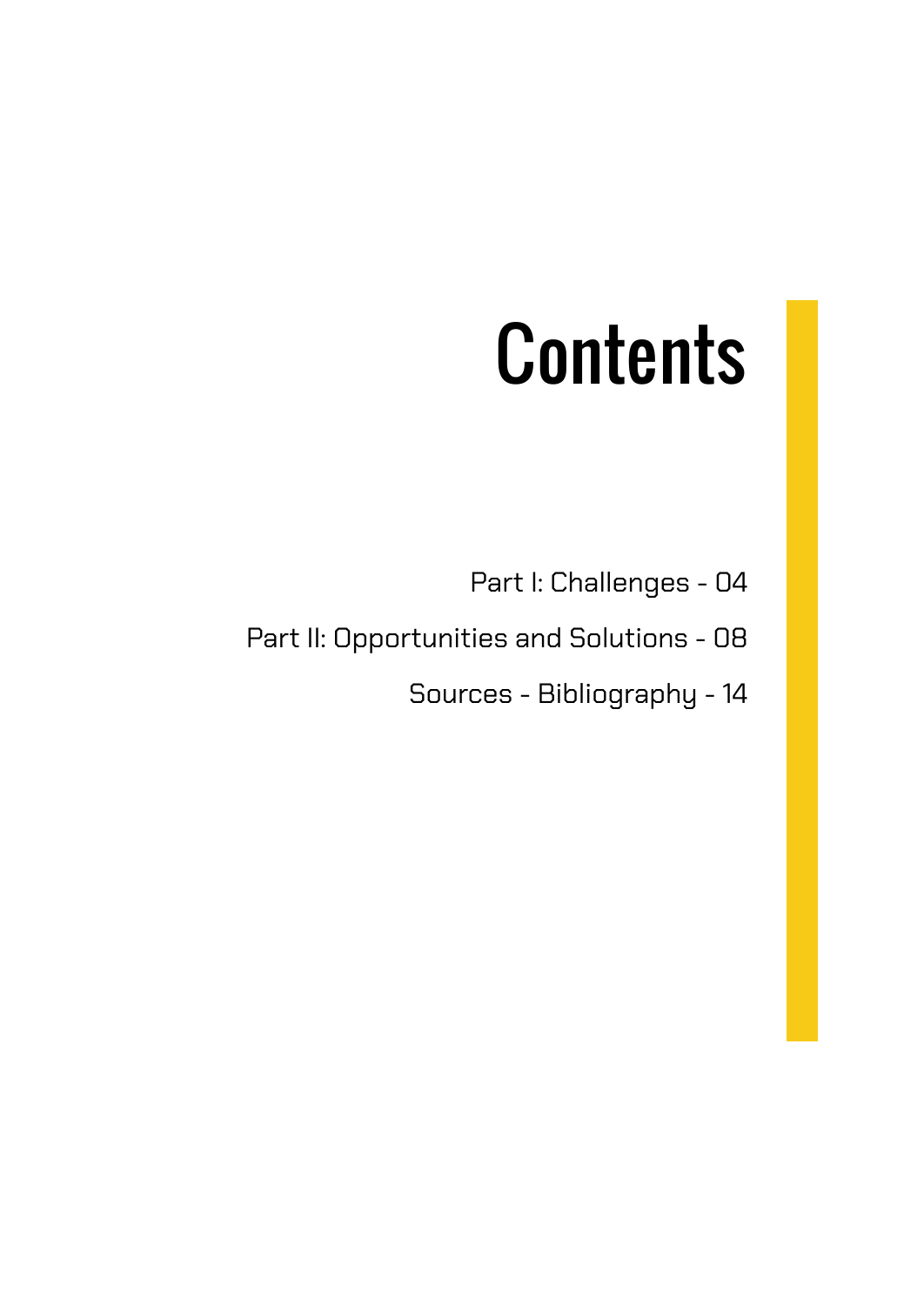## Fighting Energy Poverty Through Innovation

Challenges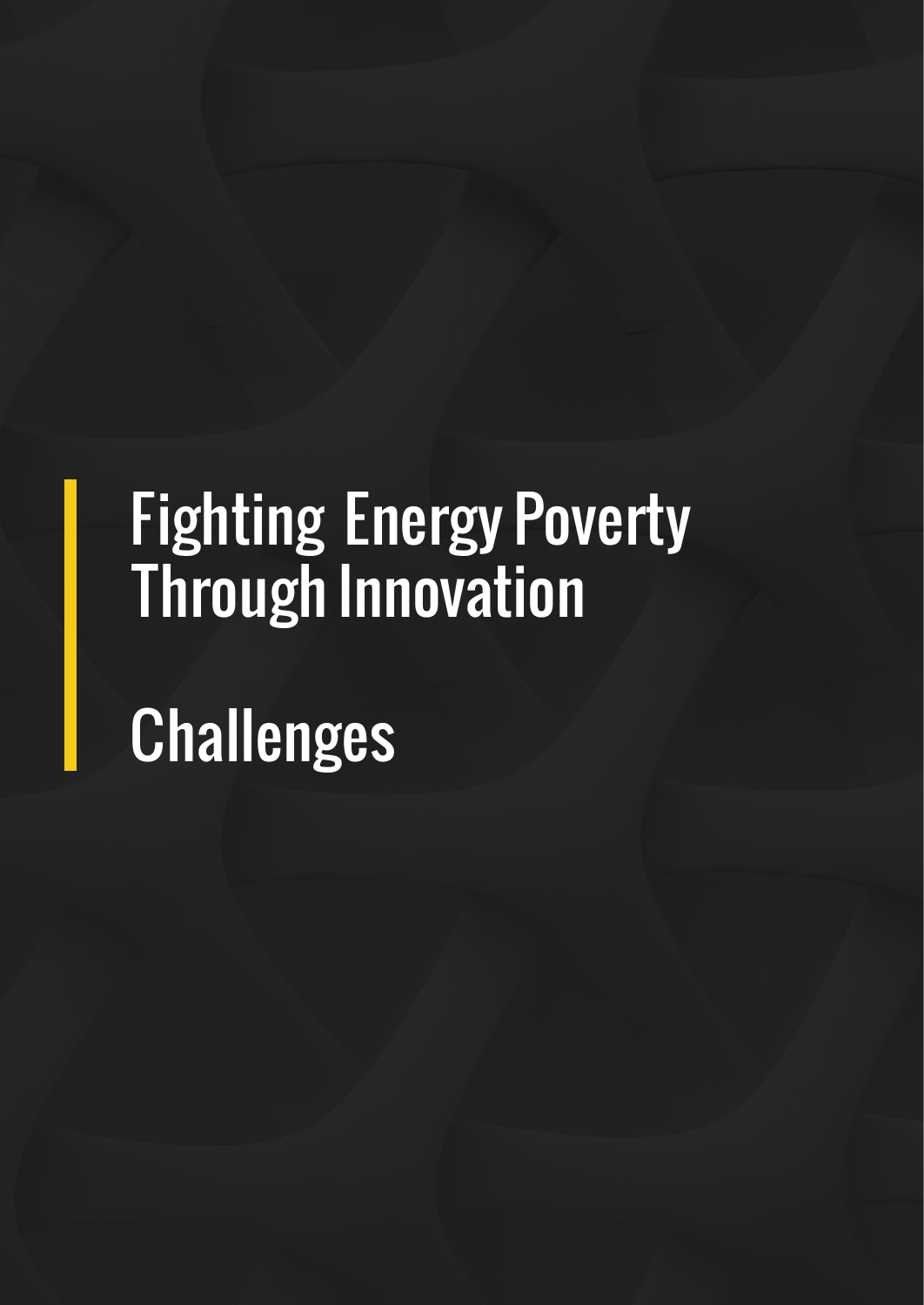### Part I: Challenges

The energy sector is currently undergoing a fundamental transition. Triggered by the idea of climate change mitigation and political discussions about a nuclear phase-out, the sector has experienced a pronounced shift towards CO2-neutral power generation and energy efficiency. The European Green Deal published in December 2019, clearly mentions that the EU's energy supply needs to be secure and affordable for consumers and businesses, and in order for this to happen, it is essential to ensure that the European energy market is fully integrated, interconnected and digitalised, while respecting technological neutrality. In the same context, the proposal for a regulation of the European Parliament and of the Council establishing the framework for achieving climate neutrality and amending Regulation (EU) 2018/1999 (European Climate Law) considers as important drivers for achieving the climate-neutrality objective the digital transformation and the technological innovation. Hence, global power grids are undergoing transformations for the application of smart technologies as a result of policies that encourage the use of renewable and distributed resources and increase the participation of electricity consumers in energy management and production. Thus, climate change constraints as well as the recent coronavirus 2020 crisis are putting the global energy sector under the pressure of evolving and modernising at a rapid pace and on an uncommonly large scale.

Energy poverty is a condition whereby people cannot secure adequate home energy services. It is correlated with low household income, high energy costs, and energy inefficient buildings. The recent publication by the European Commission about Renovation Wave identified it as one of the three top priorities, and housing renovation the key solution to tackling it. Energy poverty is affected by multiple factors like adequate warmth, cooling, lighting, and energy to power appliances. All of them are essential services that underpin a decent standard of living and health. The evidence-based, various effects of the aforementioned interaction are felt on social, environmental, and financial levels. According to the International Energy Agency (IEA), more than 1.1 billion people do not have access to electricity and consequently lack access to services and provisions that the rest of the population take for granted. The fact that approximately 20% of the global population is deprived of access to electricity reflects the prevalence of energy poverty on a global scale as well as the magnitude of the problems stemming from this predicament.

It is evident that in regions that experience a drastic and rapid transformation of established economic structures, for example, those that are phasing out of coal as part of their energy transition, it becomes a challenging one cannot always address with conventional support schemes.

Regions that phase out coal face unique and complex challenges. They must go through a groundbreaking transformation that will change dramatically their economic and production models. In many cases, this transformation is planned to be over in very tight timelines. Moreover, the EC has committed to tackling climate and environmental-related challenges through the European Green Deal by deploying growth strategies that aim to transform societies in a fair manner. This approach is expected to infuse the notion of resource efficiency into the existing economic models and make the EU a resource-efficient and competitive economy where there are no net emissions of greenhouse gases and where economic growth is decoupled from resource use.

Digitising the energy sector is a major step forward in that direction. In order to direct the EU's economy to operational models that display sustainability and low carbon dependency, successful solutions should involve diverse, cutting-edge technologies that go far beyond the energy sector. Phasing out regions should be the driving force in implementing and cementing the policies that will deliver the Green Deal from regulation and standardisation to investment and innovation, national reforms, dialogue with social partners, and international cooperation.

In order to comply with the public demands and requirements for change and modernisation, the energy sector will have to digitise, decentralise and decarbonise.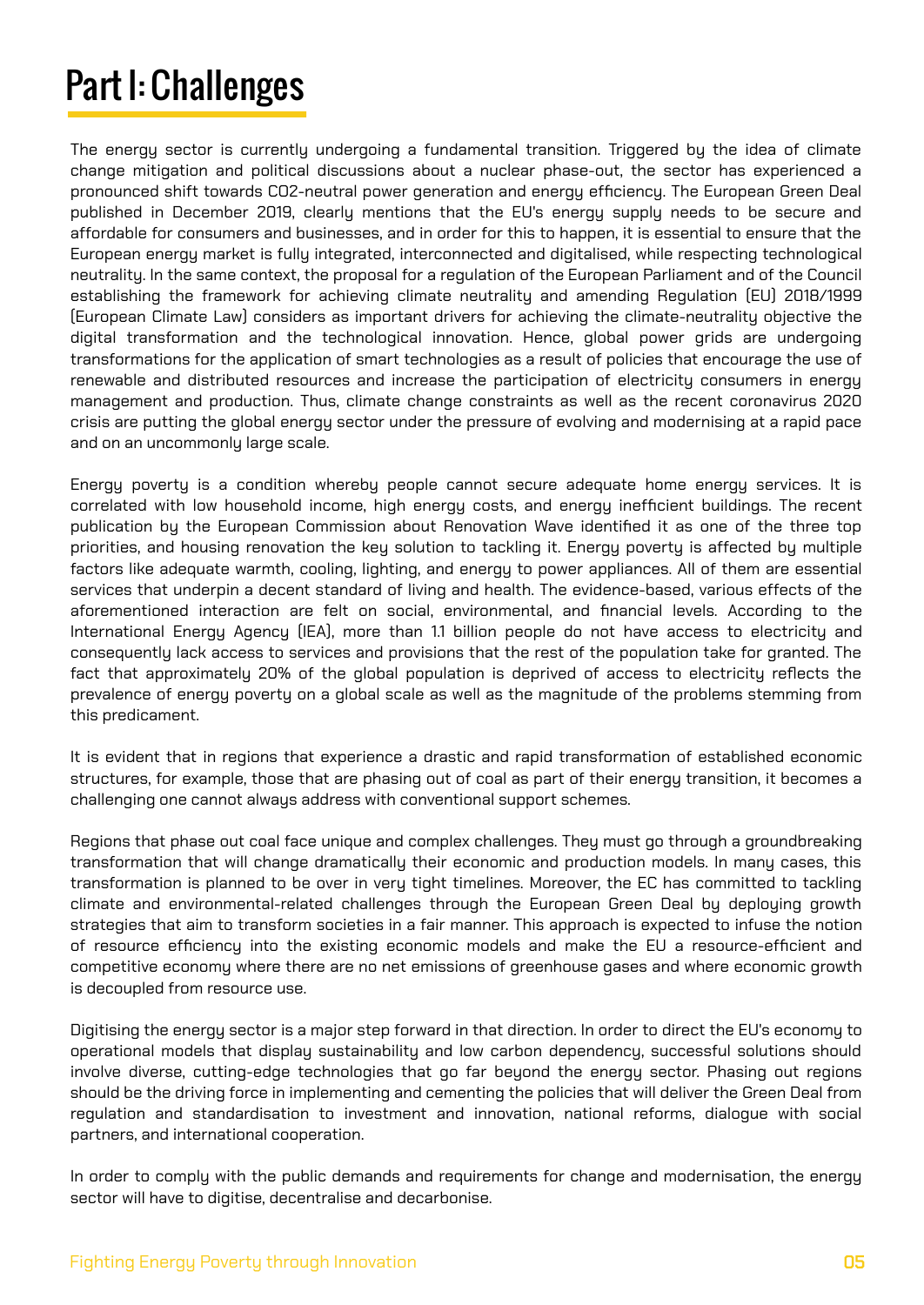### Part I: Challenges

Digitalisation of the energy sector can improve safety, increase productivity and reduce costs. Digitalisation is essential to integrate distributed energy resources (DERs), to unlock load flexibility, to increase variability in the system, to enable people to participate in the management of their energy supply, or help them become active participants in the energy system with their own projects, their own resources, and thus fighting energy poverty and achieving energy democracy. Energy democracy is an emerging social energy trend. The democratisation of energy goes further than the technology and ownership of power generation. It encompasses access to new communications technology and the exponential growth of emerging technologies and the reduction in the cost of several complementary technologies like photovoltaic systems, battery energy storage systems, and other DERs.

The goals of establishing energy democracy and reducing energy poverty can be achieved through the utilisation of emerging technologies, such as the Internet of Things, blockchain, artificial intelligence, machine learning, big data, etc. These disrupting technologies will open the door to transition from energy monopoly to energy democracy. Such an "Energy Internet" will require automated communication between stakeholders and devices. For this to happen we need harmonised and interoperable standards, for example where network codes are concerned. Furthermore, trusted data origins will be needed to have a resilient and trustworthy foundation for the automatised communication. All these needs can be met by Distributed Ledger Technologies (DLT).

DLT technology is a digital way of recording transactions and storing a copy of the ledger in multiple sources at the same time without any central data or administration functionality. It can be applied in different sectors bringing great benefits to operations and lives, providing quicker reactions, greater transparency, and enhanced security, improved traceability, increased efficiency, and speed, or reduced costs, among other benefits. With the energy system fast transforming into one of the most decentralised industries on the planet, DLT could be seen as the missing link for other technologies, operations and practices in the energy sector (and not only) to be more efficient. It is a functional tool in digital transformation, helping other systems to scale up and down. DLT can ensure interoperability of such fragmented and diverse markets as the ones in Europe, making it easier to respond to long-term challenges such as energy poverty, or the sudden ones, such as COVID-19.

With the propagation of non-dispatchable renewable energy systems and the increased significance of post-industrial service provision companies, the old ecosystem with its centrally handled information flow no longer exists, and DLTs are a most suitable tool born out of this transition and fostering it at the same time. Moreover, real-time control and supervision play an important role in the smart energy grid's management. Due to the rapid growth in the deployment of distributed energy resources, the smart grid management problems can no longer be efficiently addressed using centralised approaches. Hence, the need for visionary decentralised approaches and architectures is widely recognised. DLT technology could facilitate a fully decentralised energy system.

Being aware of one's energy consumption behavior has become an important tool to optimise it and "make more with less", which lies at the core of improving energy efficiency and reducing the respective costs. The latter becomes crucial when it comes to those who are exposed to the effects of energy poverty, who unfortunately are estimated to be more than 34 million households across Europe, according to the newly published Renovation Wave.

Although there has been a global hype about DLTs in the past few years, this technology is still in its infancy. It has been deeply tested in terms of what it can do for the finance sector, privacy and data management, social impact in terms of charitable efforts, and even for the energy sector. Although some use cases utilise DLT to tackle energy poverty in the world (e.g. micro-grids in rural India), there has been very little research done on the topic of utilising DLT in vulnerable regions in the context of the energy transition topic as a whole. The lack of information and demonstrations in a form of real-world use cases is only one of the challenges that the deployment of DLT is facing when trying to use the technology to mitigate major global problems.

Fighting Energy Poverty through Innovation 06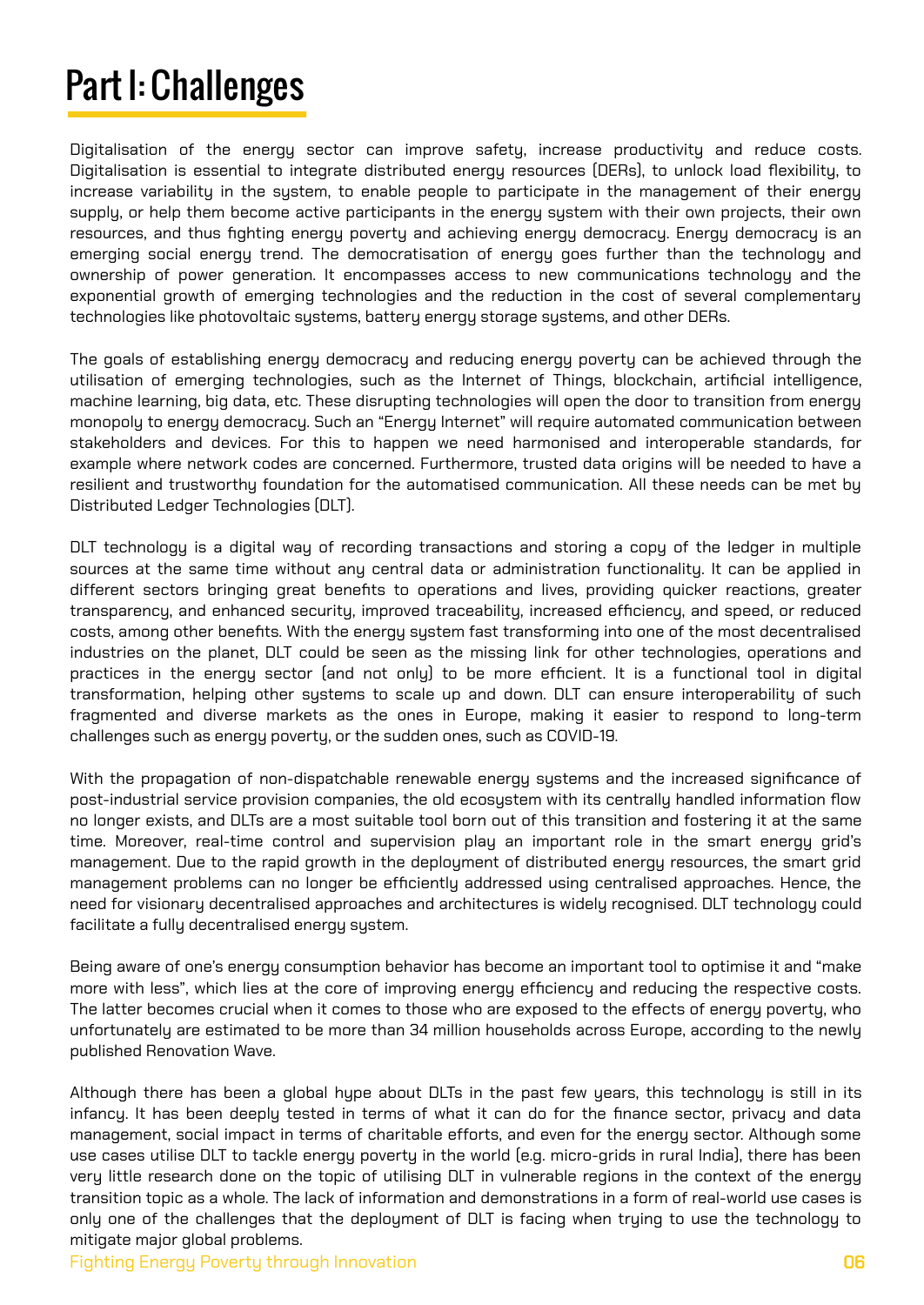### Part I: Challenges

Major challenges for the deployment of DLT:

### 1. REGULATORY AND LEGAL

The key for the successful adaption to the new technological conditions is the ability of governments to adopt the right policies. As emerging technologies, such as DLT or blockchain, drive new business and service models, governments must rapidly create, modify, and enforce regulations, standards and even certification programs in order not only to regulate these new technologies and create a legal framework for them, but also to protect the people and ensure fair markets while letting innovation and businesses flourish, which is hardlu the case at the moment. More research on the existing regulatoru frameworks is still needed, as well as access to real-life regulatory sandboxes. Regulations should target the unclear legal situation concerning the use of external data, data protection, confidentiality and legal concerns of providers, manufacturers and other stakeholders.

### 2. LEGACY SYSTEMS AND INFRASTRUCTURE

It is a challenge to integrate DLT solutions with existing market roles, their functions and responsibilities in liberalised energy markets. As many grids and networks are still awaiting rollout of smart devices, outdated energy sector infrastructure can heavily impede DLT implementation. The economics of DLT are also at times add odds with established business models and cannot produce real return on investment for all the stakeholders (resulting in e.g. stranded assets) when operating within the legacy systems.

### 3. EDUCATION AND INFORMATION FLOW, KNOWLEDGE SHARING AND EXPERTISE BUILDING

The lack of expertise and practical knowledge of the technology's mechanisms, dynamics as well as nuances (e.g. private/permissioned vs. public/permissionless) is a key impediment in many sectors, including energy. A great care needs to be taken to also break mental barriers about the technology, prevent disinformation about it, its capabilities or lack thereof, to increase trust in the technology and differentiate it from the stereotypical notion that "DLT means bitcoin".

### 4. FINANCIAL

There is no flexible and agile funding for the technology to aggregate partners and showcase demonstrations, since Europe is very much behind the amount of funding that goes into these innovative technologies e.g. in the USA or China.

### 5. INTEROPERABILITY

DLT technology suffers due to missing layers of interoperability between systems as well as conflicting standards, resulting in technological silos.

### 6. DATA AND PRIVACY

GDPR compliance is one of the key data and privacy related challenges that needs to be worked on.

### 7. SCALABILITY

Achieving performance and scalability of the DLT technology is considered another challenge.

### 8. ACCESS

Access to data, decentralised resources and facilities has been identified as one of the challenges to DLT implementation, especially in situations where established stakeholders hold a monopoly.

In order to utilise innovative technologies, such as DLT, to fight energy poverty, it is necessary that the technology triggers energy savings and reduces costs, triggers renewable energy production, reduces greenhouse gas emissions, increases investments in sustainable energy, and facilitates behavioural change. DLT technology has the potential to deliver more efficient, transparent and near real time transaction platforms that will unlock new business models. In the energy industry, this promise is particularly compelling when applied at the grid edge, as greater market participation and transparency are sought.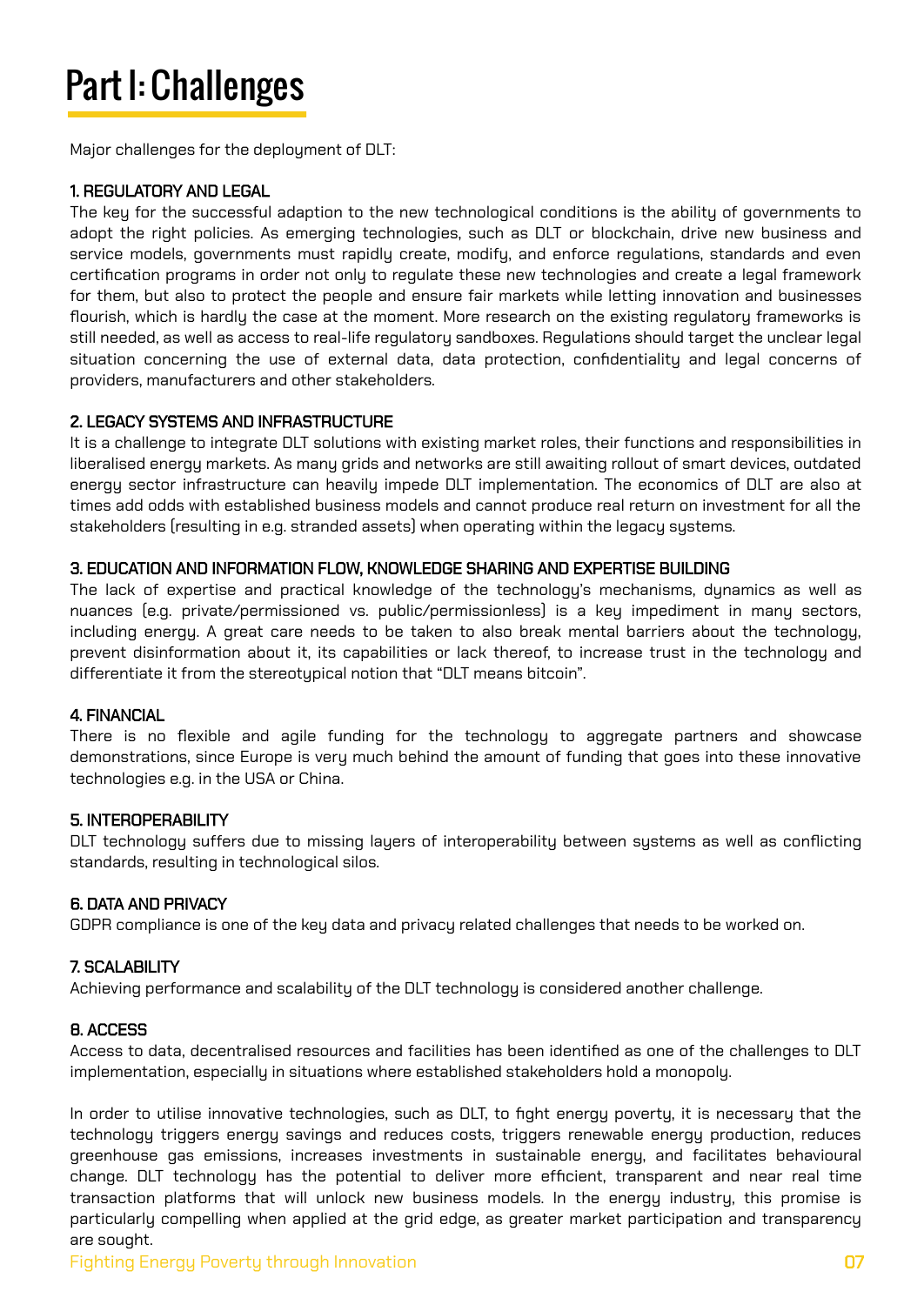## Fighting Energy Poverty Through Innovation

## Opportunities and Solutions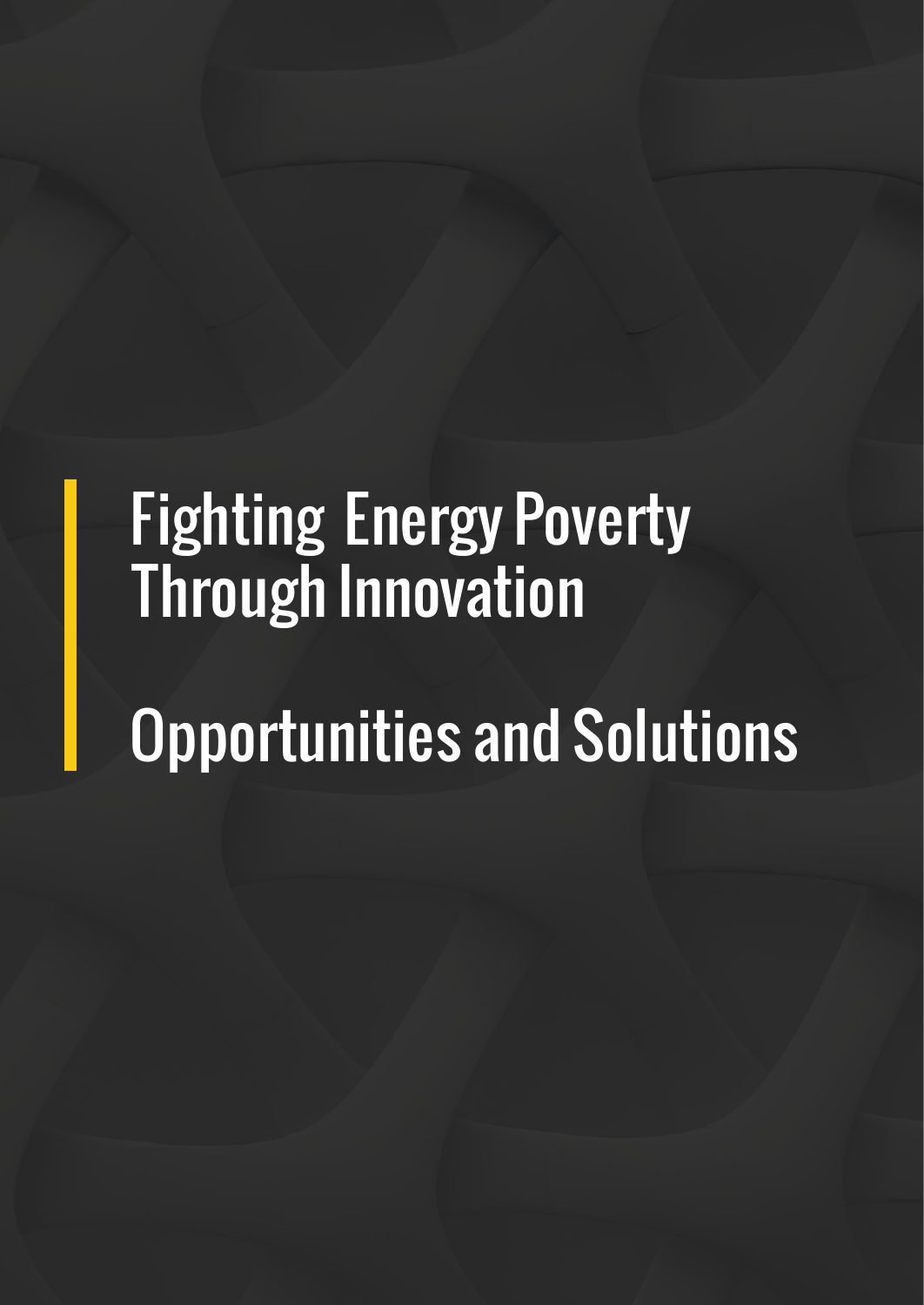For the past few years, the energy sector and the electricity sector have undergone a severe digital transformation that affected its entire value chain. This digital reform is driven by the need to improve the safety, productivity and efficiency of the electrical grid. Moreover, the recent development of distributed energy resources created a must to introduce new digital solutions in order to accommodate these new energy technologies and unlock load flexibility as an additional degree of freedom in the management of electricity grids. Historically, the first electric grids had the form of small decentralised units at the level of towns and villages. Afterwards, with the increase of energy demand, especially after the first industrial revolution, and with the development of the alternating current and the possibility to transmit electricity over long distances, the electric grid metamorphosed into a larger scale centralised power generation model. Almost 100 years after, and following the development of distributed energy resources, the electric grid is once again shifting into a decentralised yet smarter form. Nevertheless, this change into smart micro-grids was made possible by advancing some old technologies and the appearance of new ones.

Hence, different emerging technologies have disrupted the energy sector in recent years and will continue to do so for the coming years in what has become known as the energy digital transformation. Among these technologies is the Distributed Ledger Technology (DLT), a new transactional digital platform that is decentralised, immutable, transparent, private, and autonomous and that eliminates the need for a trusted third party thus increasing the efficiency of new energy business models, reducing operation costs, maintenance and transaction costs and improving grid reliability. By merging DLT with DERs, the electricity grid can be transformed from a conventional grid into a smart platform where consumers are replaced by prosumers, where value based businesses are shifted to service based businesses and where asset focused management systems change into customer centric systems.

Energy poverty is a pressing problem affected by the complicated interaction of multiple factors, including the increase of energy prices, the high levels of unemployment, people's inability to pay their energy bills, the flat or falling income, and the slow pace at which implementation of energy-efficient measures in residencies is taking place.

In developing countries, energy poverty is primarily experienced as a lack of access to basic energy services. According to estimates published by the International Energy Agency (IEA), more than 1.3 billion people do not have access to electricity and consequently lack access to services and provisions that the rest of the population take for granted. According to the United Nations statistics, 1 billion people have access to energy services, but the services happen to be unreliable. The fact that approximately 20% of the global population is deprived of access to electricity reflects the prevalence of energy poverty on a global scale as well as the magnitude of the problems stemming from this situation. Across developed countries, Member States of the European Union included, the concept of energy poverty is perceived differently. In developed countries, energy poverty mainly suggests permanent or temporary inability to access energy services and provisions. According to the European Renovation Wave Strategy, nearly 34 million Europeans struggle with the phenomenon and its implications. Nearly one-third of households in the United States struggle to pay their energy bills. The differences were minor in terms of geography, but racial minorities were hit hardest. About one in five households had to reduce food, medicine and other necessities to pay an energy bill. Of the 25 million households that reported forgoing food and medicine to pay energy bills, 7 million faced that decision nearly every month. Seven million households (6% of the national total) reported the inability to use heating equipment because of financial constraints at some point, and 6 million (5%) households reported the loss of air conditioning.

When considering solutions on how to mitigate or prevent energy poverty utilising DLTs, these can be classified as soft measures (for example, capacity building and information provision, management and planning, practice and behaviour, policy (strategy), (alternative) financing schemes) or as technical measures (smart enhancements, refurbish buildings, enhance resilience of the infrastructure/grid, increase capacity of systems, etc.). With any emerging technology, also DLT has still a long way to be tested in real life to find out in which situations and locations it is feasible, sustainable, and contributes to solving the problems it was meant to solve at first place, without creating new ones.

Fighting Energy Poverty through Innovation 09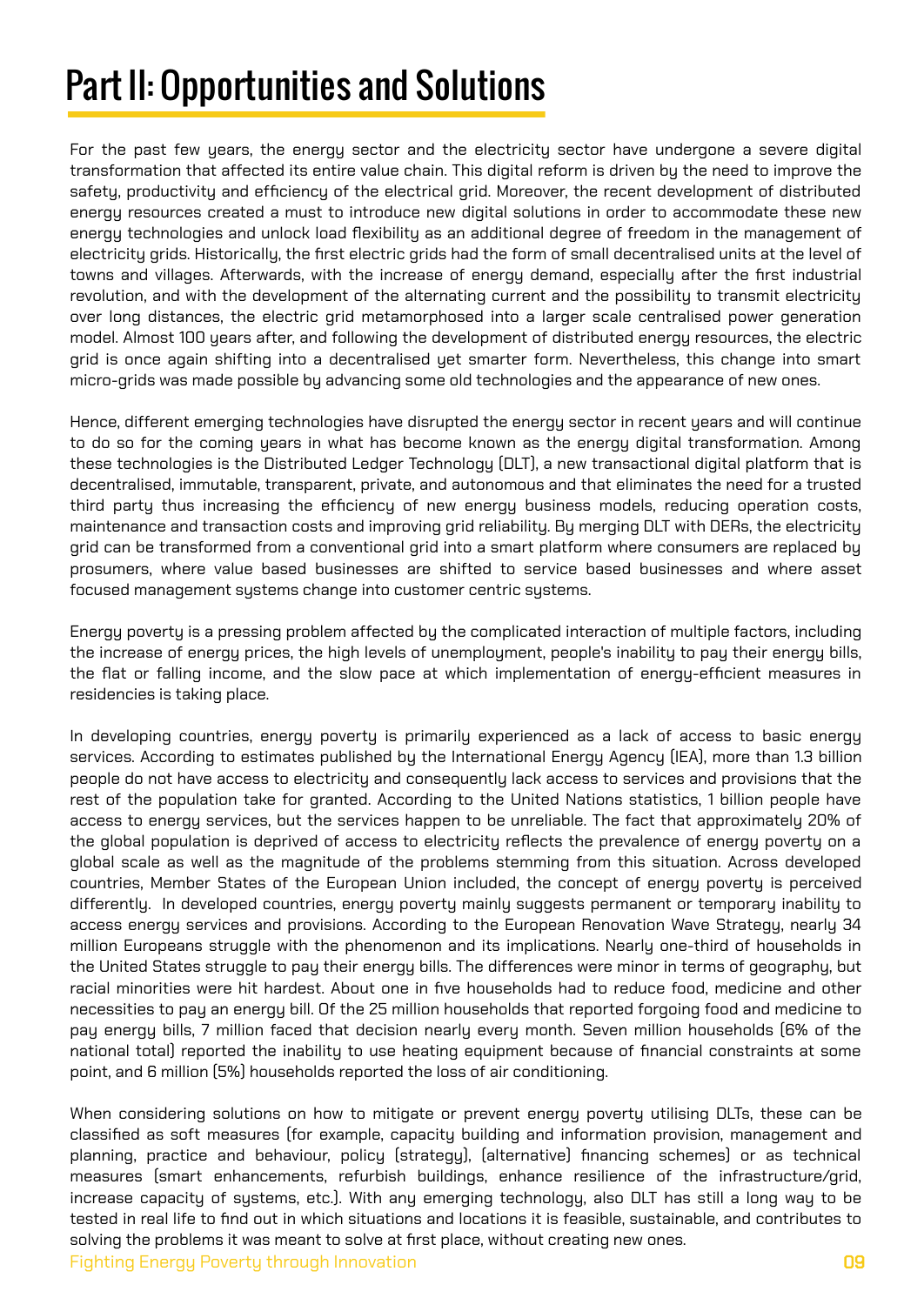Below we consider the following opportunities to mitigate energy poverty:

### PEER-TO-PEER ENERGY TRADING (P2P)

Emerging markets need an enabling environment that allows grids to increase their uptake and improve their management of off-grid technology. At this level, DLT can provide an environment for efficient peerto-peer energy trading using smart contracts and IoT devices, which can lower the operational costs and maximise the uptake from these solutions by creating an open, deregulated market that only responds to supply and demand rather than a market where one entity controls the tariffs and rates. P2P energy trading is not a new mechanism. Several researches have explored it in the past. But DLT can push P2P energy trading to the next level by providing a better return for the generated excess energy, an edge for innovative retailers, along with a low-cost, transparent, secure and near real-time mode of payment.

### VIRTUAL POWER PLANTS (VPP)

On another level, the multifaceted relationships among stakeholders involved in a VPP, and responding to the intermittent nature of most DERs, requires a complex administrative process that induces high operational costs, transaction fees and might create issues of trust among the parties. DLT as a platform is very well suited to manage complex transactions involved in virtual power plants while creating trust between unknown peers. It allows to aggregate of various P2P energy transactions into a virtual power plant model.

### SMART METERING

Nevertheless, a P2P energy trading system can not be achieved without a smart billing system that responds to all the challenges and needs. A DLT-based smart billing system not only can decrease payment and operational costs while increasing transparency, accountability and control but also can offer a user-centric billing system in opposition to the single PoD existing conventional billing systems. Most tariff structures rely on the consumer's consumption behavior. Suppose we consider the case of a person that only uses one dwelling unit and consumes 800 kWh per month and a second consumer that uses two dwelling units with two separate meters and consumes 400 kWh in each. The first consumer will be paying more than the second consumer even though they have both the same monthly consumption since the first consumer will be charged based on high block rates. And even when checking most Demandside management programs, the free riders issue is a main challenge. Therefore, a user-centric billing system is a must for new smart grids. And at this level DLT combined with IoT and AI can revolutionise the current energy trading models by providing energy companies with the possibility to incorporate thousands data points per day per smart meter, enabling them to offer customers a variety of innovative, dynamic services and products, while running on an efficient, fully automated process.

### STREAMLINED PROCESSES

A significant portion of our electricity bill consists of regulated fees for electricity distribution, system services, market operators' fees and others. One way of reducing the bills is for organisations and utilities to improve their internal operations as well as processes across the whole energy supply chain, thus becoming more sustainable organisations. For many jurisdictions, the process of collecting energy trading, distribution and consumption (i.e. meter readings) data still involves non-automatic ways of collecting those through one database as a single point for the data collection from energy suppliers as well as consumers. Moreover, traditional energy grids have to adjust their processes to face dynamic activities on the grid in real time, while at the same time dealing with an unprecedented increase of data flow due to the rise of decentralised energy sources, mostly based on intermittent resources such as solar and wind. The intermittency of these sources generated further problems to the grid operation and balancing. DLTs can help with the operational efficiency of utilities and other energy market players, especially concerning the balancing and management of the grid, dynamic pricing system and flexibility of agreements (when it comes to demand and supply of energy) and more transparent accountancy and monitoring (decreasing corruption as well as electricity theft). DLTs enable electricity surplus or shortage to be automatically traded between the energy market players, creating a responsive trading platform.

### Fighting Energy Poverty through Innovation 10 and 10 and 10 and 10 and 10 and 10 and 10 and 10 and 10 and 10 and 10 and 10 and 10 and 10 and 10 and 10 and 10 and 10 and 10 and 10 and 10 and 10 and 10 and 10 and 10 and 10 a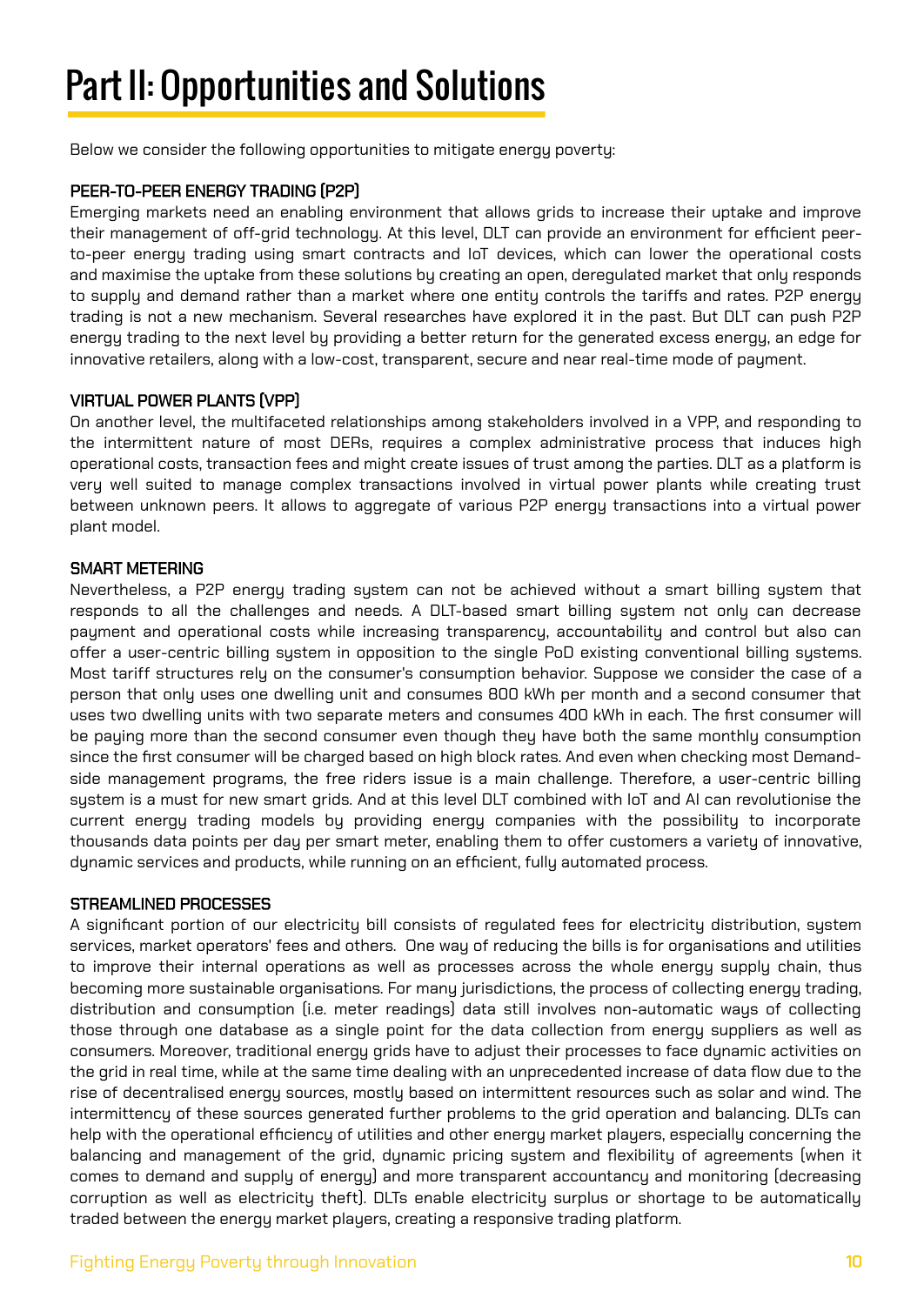This gives power to the new type of customer, so called prosumers, who generate their own electricity and are able to provide their surplus energy to their community or those who need it. It can give them the peace of mind that their assets and green electrons that they create are used for the benefit of the broader community, utilising the existing infrastructure more efficiently and enhancing decentralised services. DLTs give them the peace of mind that all transactions are done according to their wishes and are financially awarded in a secure and transparent way. This is the democratisation of the energy trading system, which gives more control to the end-user.

### GAMIFICATION AND REPUTATION-BASED IDENTITIES

There are almost 3 billion gamers in the world. One of the earliest examples of gamification of industries worth mentioning is the airlines and credit card companies, which built points systems designed to get users to spend and participate, rewarding them with redeemable prizes. Gamification provides a great tool to engage individuals around the world to participate in solving global challenges, such as energy poverty, through, for example, financial literacy. Games can simulate people's financial life so that they know what to do with the money since they've already played that out in a game. Gamification offers great means to:

- **Incentivise, reward people for their activities, participation, etc.**
- **Teach people and demonstrate to them the various real-life scenarios through school by play,** pushing for behaviour change, improving their credit scores and financial literacy, providing them with the power of knowledge and ultimately confidence and hope.

Gamification of real-life can provide a mission and a learning experience for gamers. Many companies are already using games to teach financial concepts and habits that are difficult to convey through traditional methods. Users that participate in mission-based games are rewarded with tokens that can award them, for example, valuable discounts and promotions at their favorite retailers. Those tokens can be linked to important environmental challenges, for example, by rewarding people for recycling, collecting rubbish in nature, etc., thus acknowledging these citizens for the environmental champions they are. Participants can be receiving points for their "good deeds", creating their own reputation-based identity. Those points can then be utilised, for example, as collateral in a bank when taking out a bank loan or can remove the need to transact with cash (as the Social Plastic® project does).

Gamification can benefit greatly from utilising blockchain technology since it provides speed, traceability, immutability, control, transparency, trust, security. Suppose more and more companies and organisations start utilising blockchain to reward their customers through gamification, improving user experience, engagement, and loyalty. In that case, these "gamified" services/apps may help lift people from poverty by connecting them to the global supply chains they participate in and the brands, organisations and governments that power them. Recycling waste by low-income customers, utilising gamification, is a great example of turning cyclical poverty into a circular economy. Combining the power of gamification with the various technological benefits of DLTs could also help businesses streamline their activities and consequently lower the cost of services/products to the end-consumer.

### OFF-GRID, SELF-SUSTAINABLE HOUSEHOLDS AND COMMUNITIES

Self-sustainable communities, which are less reliant on the main grids (and thus not requiring costly expansion to the existing infrastructures), are one of the possible pathways to alleviate energy poverty. That applies especially to developing countries, which sometimes lack the energy infrastructure that developed countries have. On the other hand, this lack of legacy infrastructure might make it easier for those locations to adopt smaller, sustainable, innovative solutions more easily by being able to go off-grid, replacing mainly their energy and water supplies from the main grid for renewable and local alternatives. It provides the people the means and tools to take care of their own community and local needs.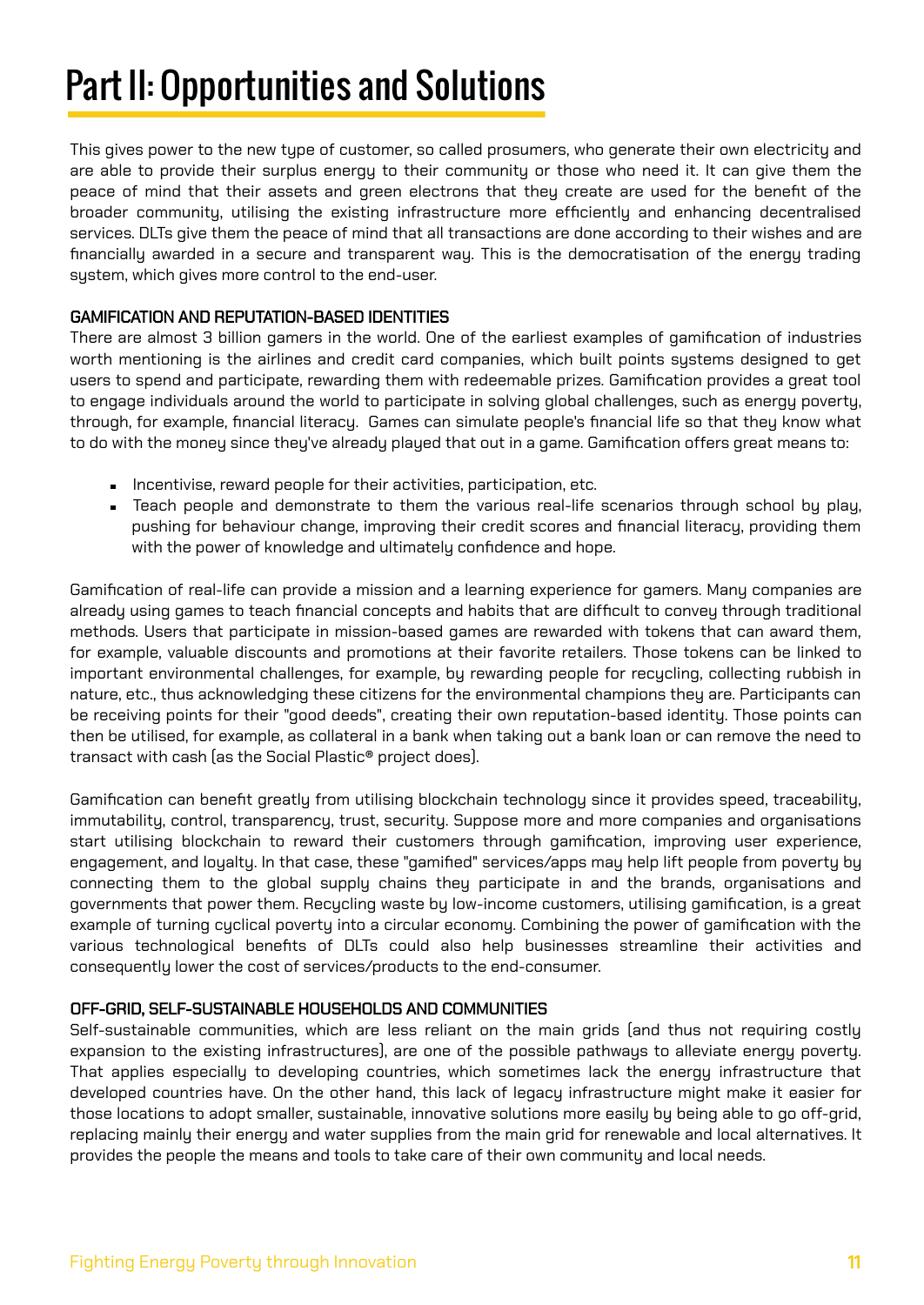Blockchain can be helpful in balancing the energy supply of individual households within the selfsustainable community through energy sharing, ensuring flexible energy generation/selling and purchasing/consuming the energy, as well as exchanging both energy and associated information in multiple ways.

Prefabricated off-grid-ready homes could possibly benefit from blockchain as well. The technology could help streamline the supply chain, design documentation, planning processes, and construction contracts needed to construct those buildings, making the processes more secure and accurate. In a selfsustainable community, blockchain technology could be, for example, the means to evenly and automatically distribute payments for different uses, especially when households generate their own power and participate in the shared economy, by selling their surplus energy and receiving credits or rewards in exchange.

### EDUCATION AND CONNECTIVITY

Not only mitigation activities are needed, but prevention and empowerment as well to fight energy poverty. The best prevention is in the form of education, knowledge, enabled through the Internet, and connectivity. More than 300 million young people between the ages of 15 and 24 worldwide are not connected to the Internet at school. This lack of connectivity makes them significantly disadvantaged on the job market compared to children who have good access to education, information, and digital skills, which are an inherent part of most jobs and livelihoods these days (especially due to COVID-19). Thus, the lack of connectivity creates an even further divide, the so-called digital divide, leaving behind those whom the technology should have empowered at the first place.

Connectivity is thus essential in empowering people worldwide and providing them with the knowledge on how to battle global issues, such as energy poverty. DLTs can help introduce the ability to connect people around the globe fairly and transparently to ensure all can receive (digital) education, have access to information, and are not disadvantaged when seeking a job.

### CRYPTOCURRENCIES

.

Blockchain can help to reduce poverty by using cryptocurrencies for people who have no access to bank accounts. Possible solutions could be brought by generating new funding models, such as crowdfunding, by issuing a project-specific currency. DLTs have the potential to solve the problem of trust between individuals without going to a third party, and they also make possible new types of governance and relationships based on transparency.

### ENERGY-BACKED CRYPTOCURRENCIES

The lack of financial incentives or funds is the main barrier facing the development of distributed energy resources. This challenge applies to both developed and developing countries. An energy-backed currency might be the type of incentive needed to improve the economic feasibility of renewable energy-based power generation. The concept of an energy-backed currency is similar to the gold reserves that are used to stabilise national currencies. Users are rewarded for generating energy from renewable energy resources in the form of energy-backed cryptocurrencies. The energy-backed cryptocurrency can be exchanged for other cryptocurrencies or conventional currencies. Holders can also use their energybacked cryptocurrency to pay for products and services from participating merchants and service providers. The use of DLT for this type of application ensures that the transactions are secure, without the need of a bank or a trusted third party. Transaction histories can be shared with all community members enabling automatic verification. Further applications for the energy-backed currency or token can be explored such as using it to trade for goods and services within a certain community. Energy-backed currencies using blockchain might provide incentives for communities in developing countries, especially if combined with smart contracts and P2P energy trading within community micro-grids.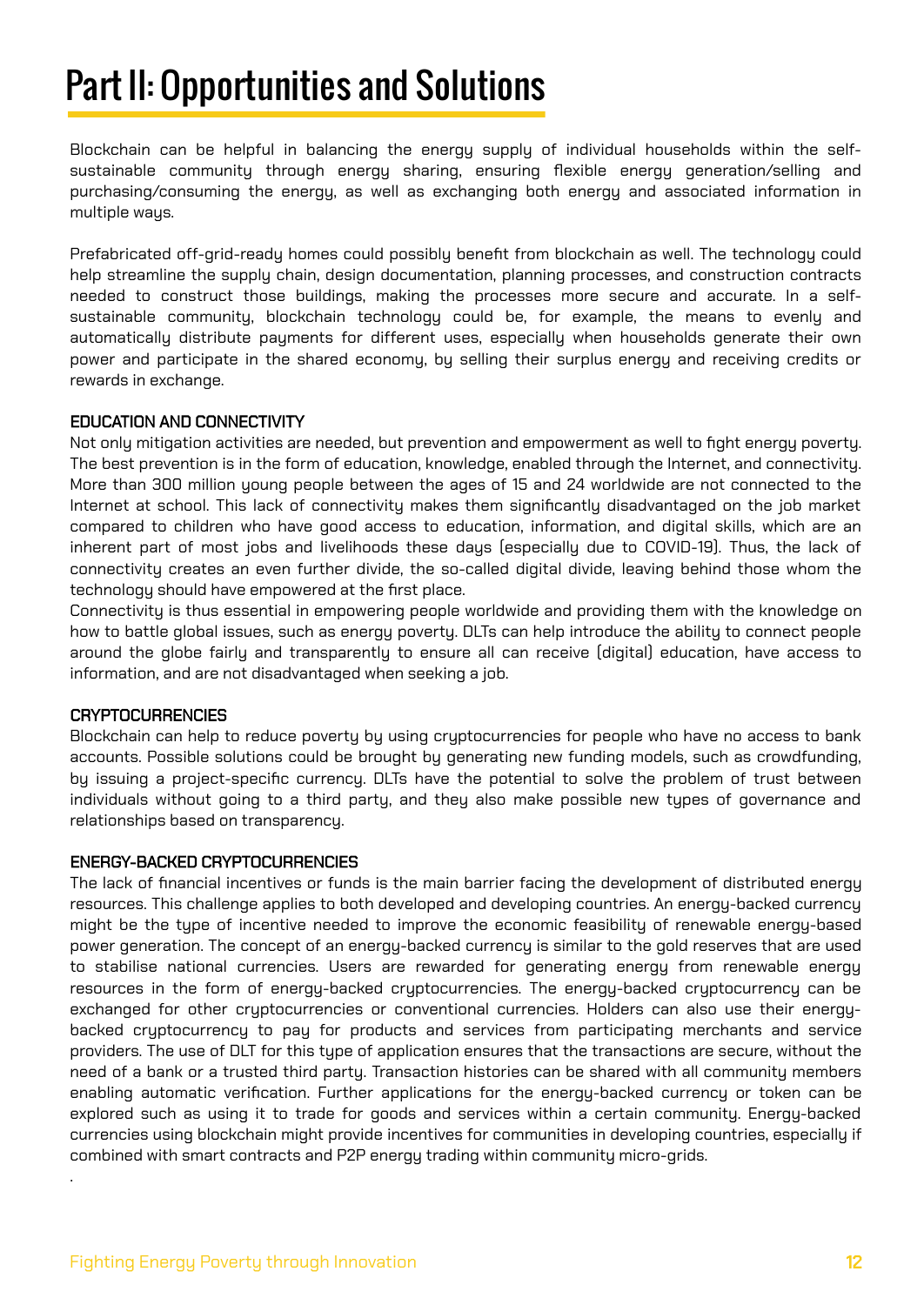On the gates of the fourth industrial revolution associated with a global trend towards a decentralised energy grid, DLT forces itself as the technology that can move the energy system from its centralised form to a smart decentralised network.

Nevertheless, DLT infiltration will be met with resistance because it represents an extreme change to the current method of doing business, especially by eliminating the need for trusted third-party intermediaries. The first stage of intermediaries phasing-out was initiated with the Internet, and DLT is considered its second stage. Yet this resistance might be less ample in developing countries than in industrialised ones. Future interconnected energy markets will certainly rely on decentralised, democratic, and resilient electricity trading, and as a game-changer, DLT is an ideal vehicle for improving millions of people's quality of life and fighting energy poverty while promoting energy democracy.

Finally, despite all challenges, there is a growing certainty that DLT will revolutionise the energy sector. While the world is heading towards a more decentralised decarbonised energy system, DLT can certainly advance the development of distributed energy resources, especially in developing countries.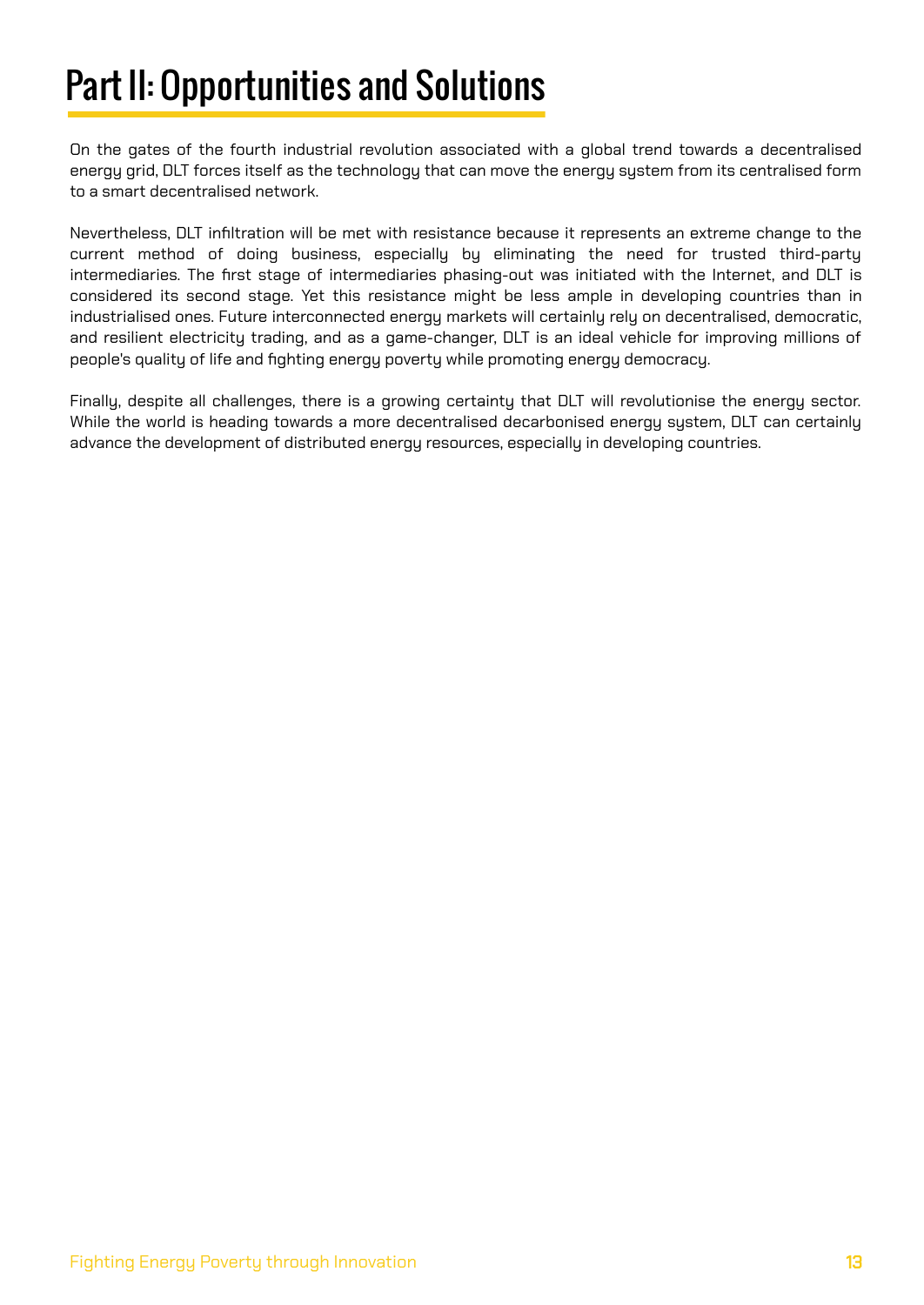### Sources - Bibliography

- Communication from the Commission to the European Parliament, the European Council, the Council, the European Economic and Social Committee and the Committee of the Regions the European Green Deal (2019).
- $\odot$  Proposal for a Regulation of the European Parliament and of the Council establishing the framework for achieving climate neutrality and amending Regulation (EU) 2018/1999 (European Climate Law) (2020).
- Commission Recommendation of 14.10.2020 on energy poverty  $\overline{\text{SWD}}$  (2020) 960 final.
- Communication from the Commission to the European Parliament, the Council, the European Economic and Social Committee and the Committee of the Regions A Renovation Wave for Europe greening our buildings, creating jobs, improving lives.
- World Economic Forum (2018): Article "1.1 billion people still lack electricity. This could be the solution".
- Worldwatch Institute: Energy Poverty Remains a Global Challenge for the Future.
- A Renovation Wave for Europe greening our buildings, creating jobs, improving lives.
- US Energy Information Administration.
- Number of active video gamers worldwide from 2015 to 2023, Statista.com (June 2020), accessed  $\sqrt{n}$ March 13, 2021.
- Blockchain for Future Smart Grid: A Comprehensive Survey, IEEE Internet of Things Journal 2020 (May 13, 2020): 1, accessed March 13, 2021.
- Blockchain's impact on buildings, Aurecongroup.com, accessed March 13, 2021.
- Henrietta Fore, "Without internet, 364 million children are falling behind," Edition.cnn.com (April 4, ⁄ዕ \ 2019), accessed March 13, 2021.
- $\bigcirc$ Mehran Hydary, "Reducing the Digital Divide Using Blockchain," Unicef.org (June 18, 2019), accessed April 2, 2021.